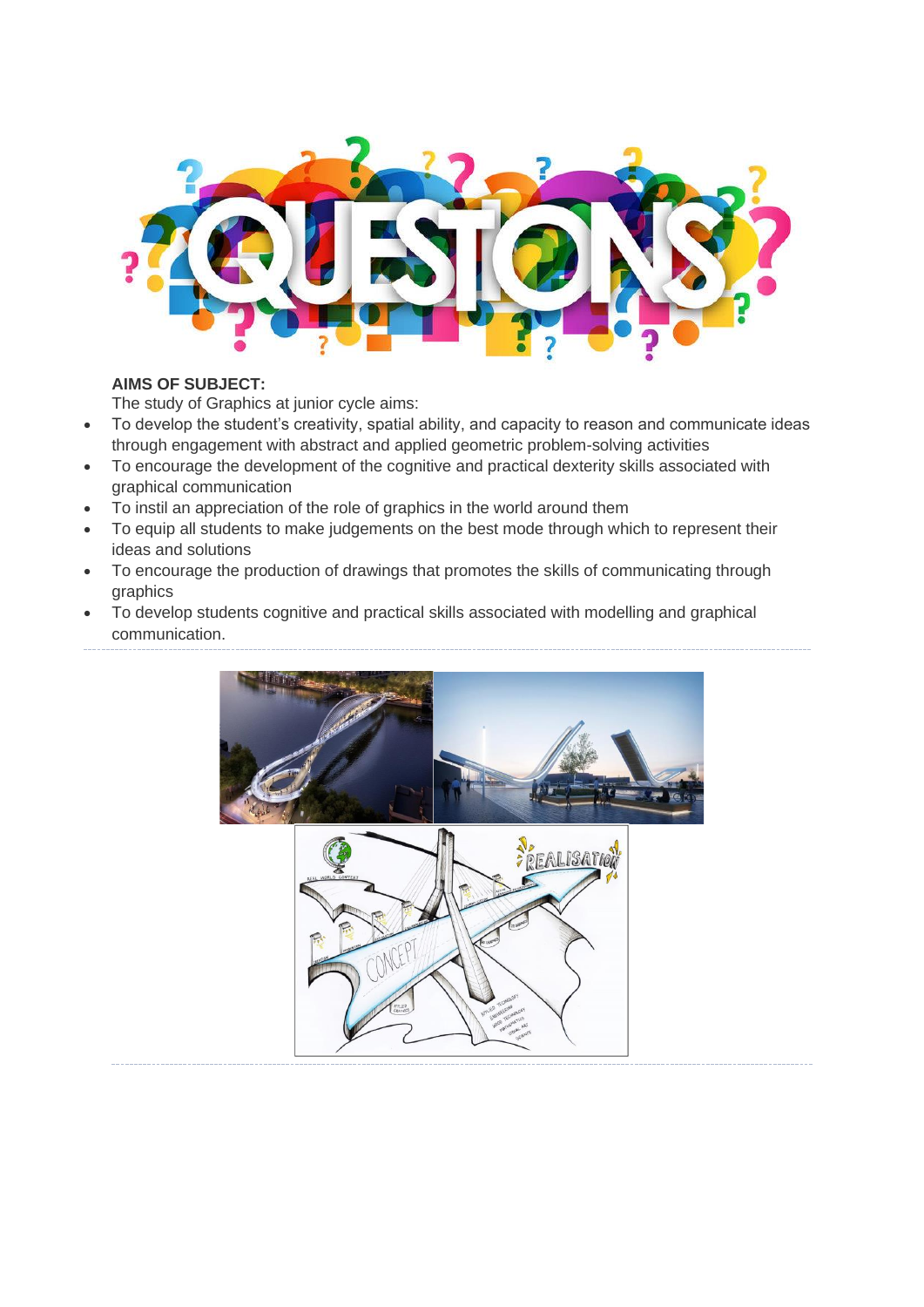## **RATIONALE FOR SUBJECT:**

Graphics is recognised as the underpinning language of the technology disciplines and is transferable across a wide range of subjects such as mathematics, science and art. Students will use a variety of media to communicate their ideas and designs through this unique language. Throughout the course, students will explore the geometric world to gain an appreciation of the importance of graphics in the world around them. They will develop cognitive and practical skills such as graphical communication, spatial visualisation, creative problem-solving, design capabilities and modelling, both physically and through the use of computer-aided design. Students will develop their creativity as they investigate and solve design challenges. During the problem-solving process, they will work with their peers to refine their ideas from an abstract concept to a final, detailed, drafted design. Abstraction, and spatial reasoning are fundamental to this process; graphics provides multiple and varied opportunities for students to develop these high level cognitive and creative skills in engaging contexts.



Accurate technical drawings are essential in the design and manufacture of components and arefacts. The need for precise communication in the preparation of a functional document distinguishes technical drawing from the expressive drawing of the visual arts. Producing accurate drawings requires significant attention to detail and a patient and resilient mind-set. Students will continually review and reflect on their working drawings developing strategies for improvement as they progress.

## **ASSESSMENT:**

The assessment of Graphics for the purposes of the Junior Cycle Profile of Achievement (JCPA) will comprise of:

- two Classroom-Based Assessments; Communicating through sketching and Graphical presentation skills
- project
- final examination.